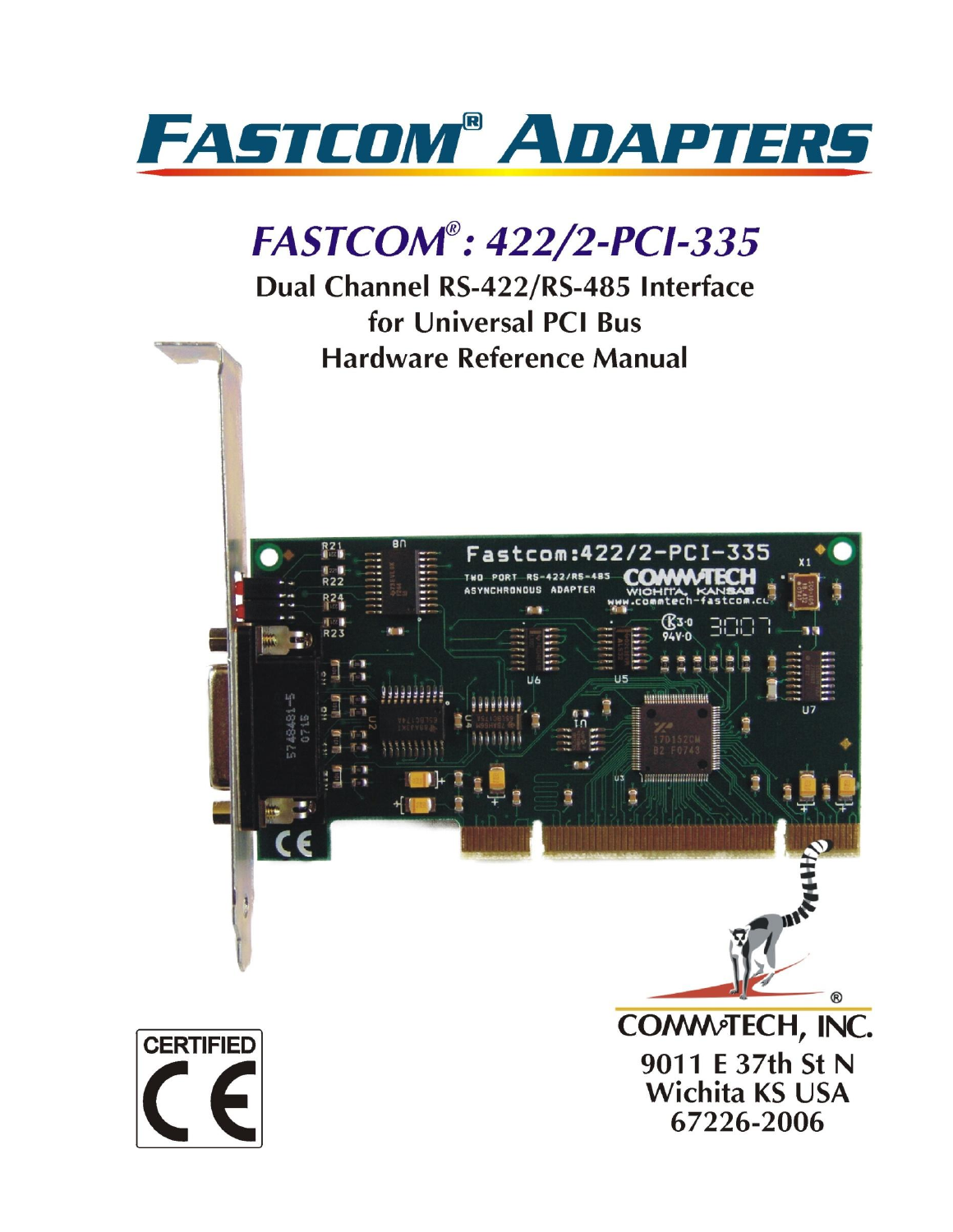

COPYRIGHT (C) 2009, 2010, 2011 All rights reserved, including those to reproduce this document or parts thereof in any form without permission in writing from Commtech, Inc.

FASTCOM and the "Alpha Lemur" are registered trademarks of Commtech, Inc.

Microsoft is a registered trademark of Microsoft Corporation. Windows is a trademark of Microsoft Corporation.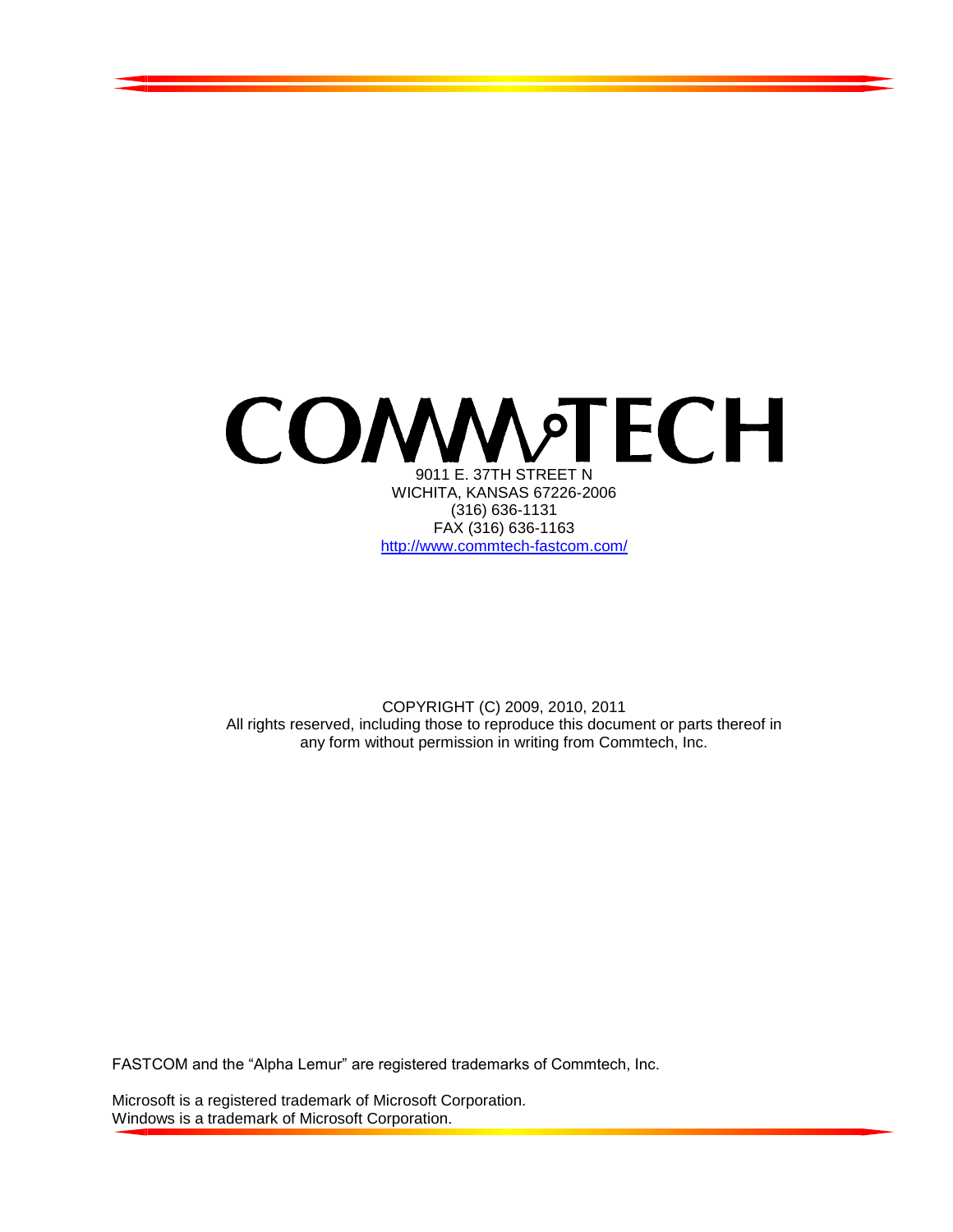## **REVISION NOTES**

## **REVISION PAGE NUMBER CHANGES MADE** 1.0 Document created 1.1 14 Changed warranty to limited lifetime<br>1.2 1 Updated "CE" certificate 1 Updated "CE" certificate 1.3 14 Updated Limitation of Liability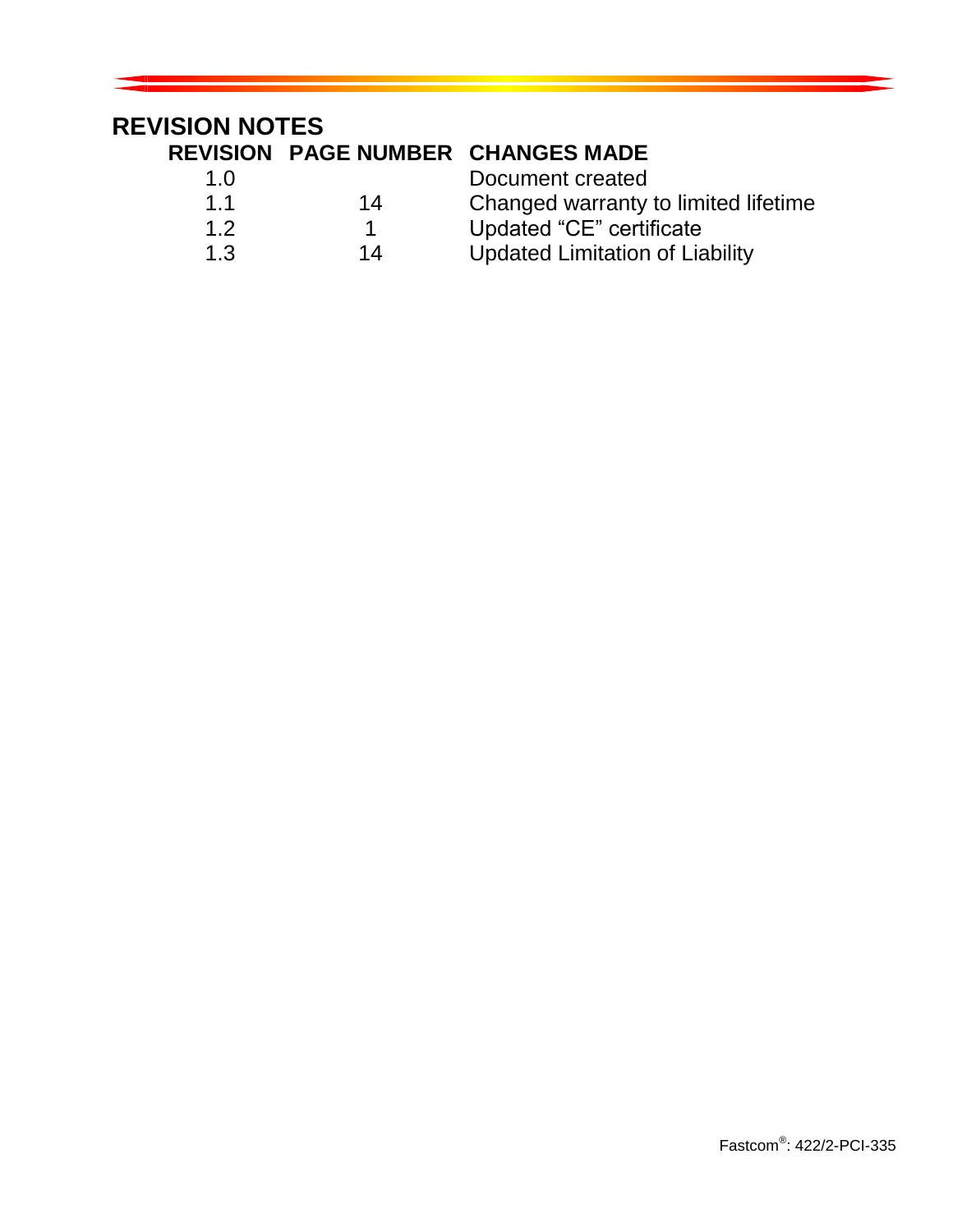## TABLE OF CONTENTS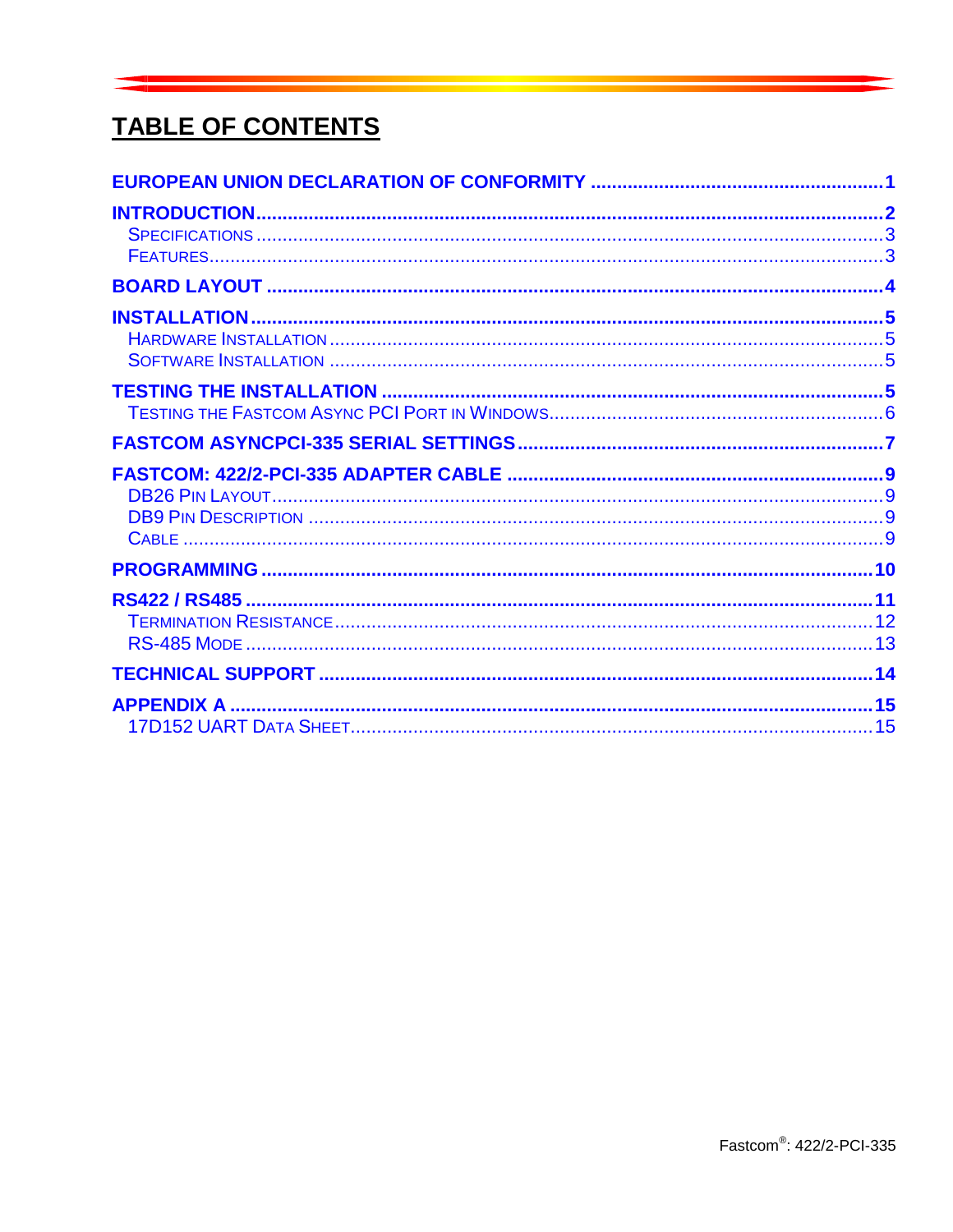

1

## <span id="page-4-0"></span>**EUROPEAN UNION DECLARATION OF CONFORMITY Information Technology Equipment**

The Company COMMTECH, INC. declares under its own and full responsibility that the product

#### **" Fastcom 422/2-PCI-335 - Revision 1.2c "**

on which is attached this Certificate is compliant to the "89/336/EEC" Directive, amended by 92/31/EEC and 93/88/EEC.

**[ ]** The product identified above complies with the requirements of the above EU Directive by meeting the following standards:

- EN 50081-1 (1992) EMC Generic Emission Standard Part 1, Residential, Commercial and Light Industry
	- EN 55022 (1995), CISPR 22 (1993) Limits and Methods of Measurement of Radio Disturbance Characteristics of Information Technology Equipment, 30 MHz - 1 GHz, Class B Limits
- EN 50082-1 (1992) EMC Generic Immunity Standard Part 1, Residential, Commercial and Light Industry
	- IEC 801-2 (1984), Method of Evaluating Susceptibility to Electrostatic Discharge, Level 4
	- IEC 801-3 (1984), Radiated Electromagnetic field Requirements, Level 3
	- IEC 801-4 (1988), Electrical Fast Transient/Burst Requirements, Level 2

Products listed on this declaration are exempt from the requirements of the 73/23/EEC directive due to the input voltage specification as stated in Article 1 of the directive.

The technical documentation required to demonstrate that this product meets the requirements of the EMC Directive has been compiled by the signatory below and is available for inspection by the relevant enforcement authorities.

In WICHITA, KS on April 1st of 2011

**DAMM** of FCH

9011 E. 37th Street North Wichita, KS 67226-2006 (316) 636-1131 Fax (316) 636-1163

San R. alvig

Mr. Glen R. Alvis Chief Engineer

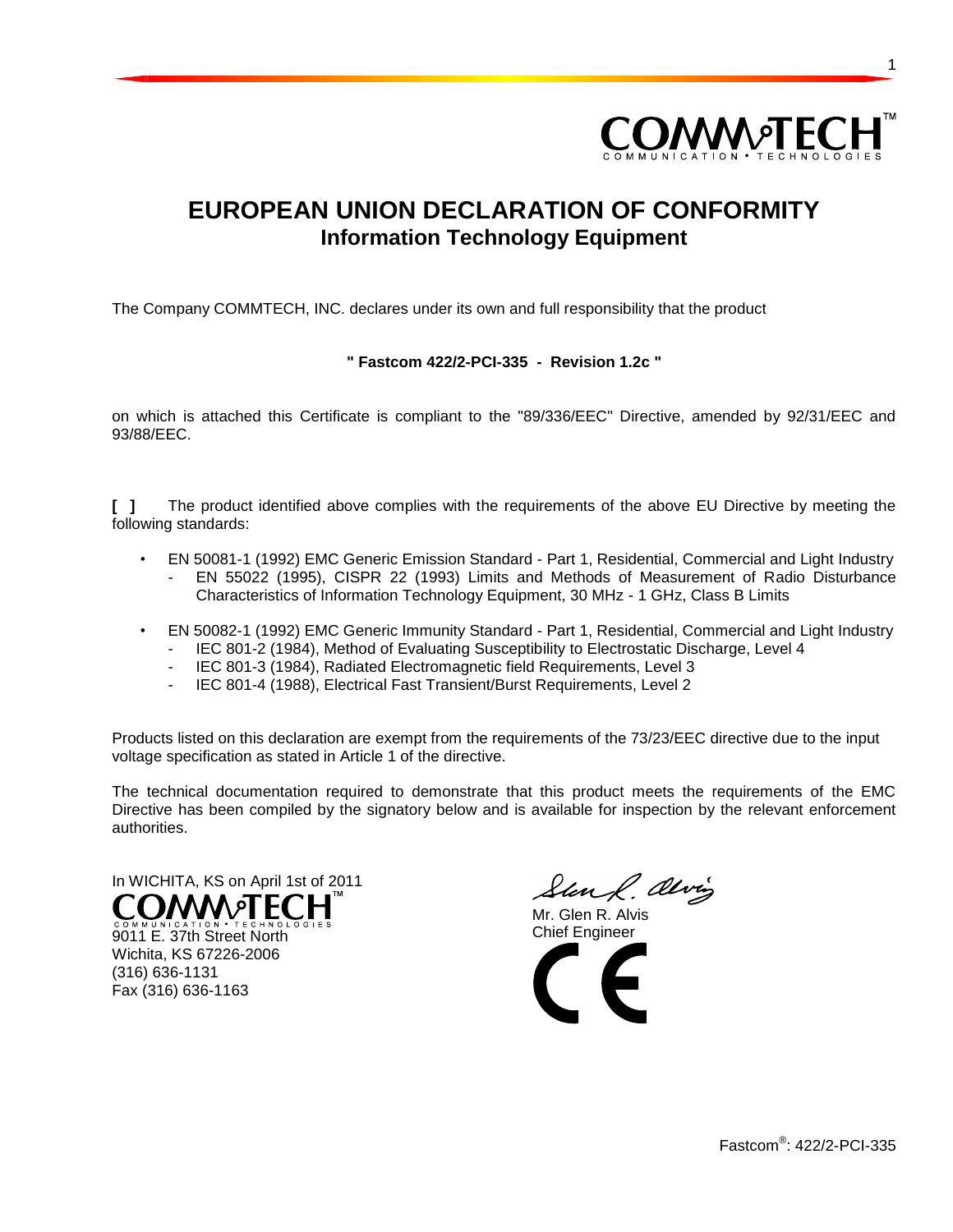## <span id="page-5-0"></span>**INTRODUCTION**

The new Fastcom Universal PCI Bus, Asynchronous RS422/485 adapter utilizes the latest technology to live up to today's requirements for high bandwidth in communication systems. The new Fastcom: 422/2-PCI-335 is capable of operating at virtually any baud rate up to an astounding maximum serial data rate of 6.25 Mbps. There is no fine print or asterisks pointing to notes; this card is capable of running at the maximum data rate, without any jumpers or hardware changes, right out of the box.

Designed to comply with the latest PCI specifications, the Universal PCI adapter will operate in both 5V and 3.3V PCI slots. This means the card will work in the high speed PCI-X slots commonly found in most new servers as well as the standard PCI slots in desktop PCs. The same PCI adapter can be made to fit into a 2U rack mount server's PCI slot, without the need for troublesome riser adapters by simply switching the bracket, thereby changing the model name to Fastcom: 422/2-LPCI-335. This flexibility allows for a single serial interface board to be used across a wide range of different types of computers, including both current and future computing systems.

The Fastcom: 422/2-PCI-335 adapter utilizes an advanced dual channel Universal Asynchronous Receiver and Transmitter (UART). Each channel of the 17D152 UART is independently controlled and has its own 16C550 compatible register set. Each UART contains its own receive and transmit FIFOs of 64 bytes with programmable trigger levels.

Each of the UART channels on the board can be independently configured as either RS-422 or RS-485 for full or half-duplex communication. This is implemented using an automatic RS-485 transmitter enable/disable function that permits the hardware itself to regulate data flow by only driving lines while actively transmitting. This provides increased speed and convenience over the older software controlled method while still allowing the use of the software method of flow control. Optionally, in automatic RS-485 mode, the receiver can be disabled during transmits to avoid a receive echo, common in 2-wire 485 networks.

Additionally, each board utilizes a programmable clock generator to create the UART's input frequency. The clock generator is capable of generating frequencies from 6 to 50 MHz. Utilizing this feature, it is possible to configure the board to operate at virtually any serial data rate that the user desires (up to 6.25 Mbits/second maximum).

With the supplied software driver, the ports on the Fastcom: 422/2-PCI-335 will be seen as standard COM ports and can utilize all the same functions as a standard serial device. With the addition of a few simple IO commands to control the unique features of the board, the standard software interface to a serial port can be used to simplify program design. Example C programs are provided to demonstrate how to effectively use serial interface as well as control the board specific features.

Overall, the new Fastcom: 422/2-PCI-335 Universal PCI Bus RS-422/485 adapter is the ideal board for commercial and industrial applications demanding high data rates, reliability, and ease of use.

Software drivers for Windows 2000/XP and Linux are supplied. Multiple Fastcom: 422/2-PCI-335 adapters can be installed in all operating systems.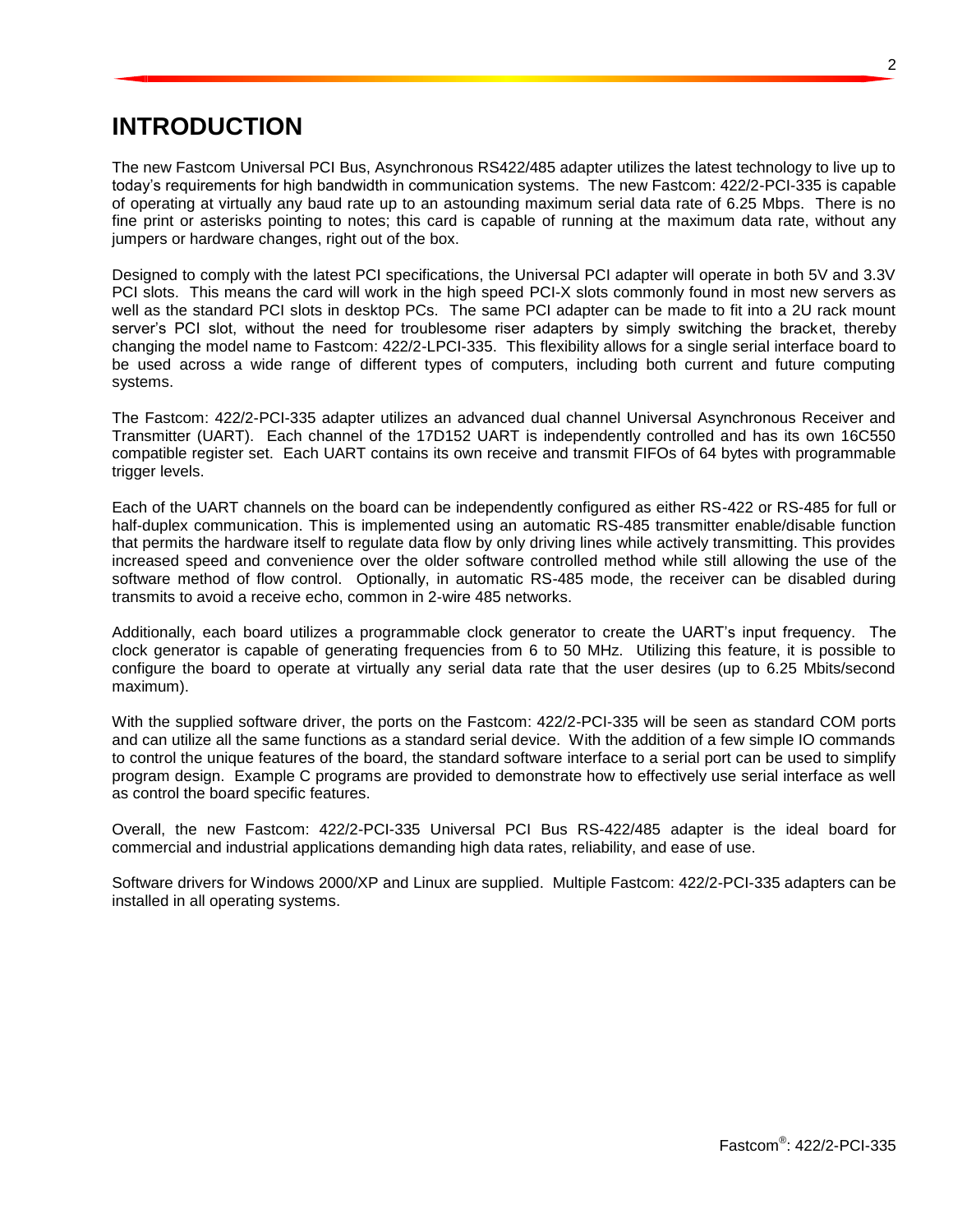## <span id="page-6-0"></span>**Specifications**

| UART:                                    | Exar 17D152                                                                       |
|------------------------------------------|-----------------------------------------------------------------------------------|
| OS Support:                              | Windows XP, 2000, Linux                                                           |
| Data Rates:                              | All baud rates up to 6.25Mbit/s                                                   |
| Buffering:                               | 64 byte Tx FIFO each channel<br>64 byte Rx FIFO each channel<br>High Speed RS-422 |
| Drivers/Receivers:                       |                                                                                   |
| Interface:                               | RS-422 / RS-485                                                                   |
| Signals:                                 | Tx $\pm$ , Rx $\pm$ , RTS $\pm$ , CTS $\pm$                                       |
| <b>Connector Configuration:</b>          | DB26 male to 2 DB9 female<br>(twisted pair cable)<br>32-bit PCI Version 2.3       |
| Bus Interface:                           |                                                                                   |
| <b>Power Requirements:</b>               | 600mA $@ + 5V$ (typical)                                                          |
| Certification:                           | FCC compliant, CE marked                                                          |
| Operating Temperature Range: 0°C to 70°C |                                                                                   |
| Humidity:                                | 0 to 90% (non-condensing)                                                         |

#### <span id="page-6-1"></span>**Features**

- **New high performance 17D152 UART**
	- Standard or the Fastcom: 422/2-PCI-335
	- $\triangleright$  All baud rates up to 6.25 Mbits/sec
	- $\geq$  64 byte FIFO for improved throughput
	- $\triangleright$  Two independent channels
	- $\triangleright$  Hardware control for 485 drivers
- **Software programmable baud rates**
- **Switchless design for durability and reliability**
- **Status LED's for system development/debugging**
- **Hardware Rx echo cancel available in RS485 mode**
- **Durable cables with RFI shielding**
- **Hardware documentation, software, and example programs provided on the Fastcom CD**
- **Made in Wichita, Kansas USA**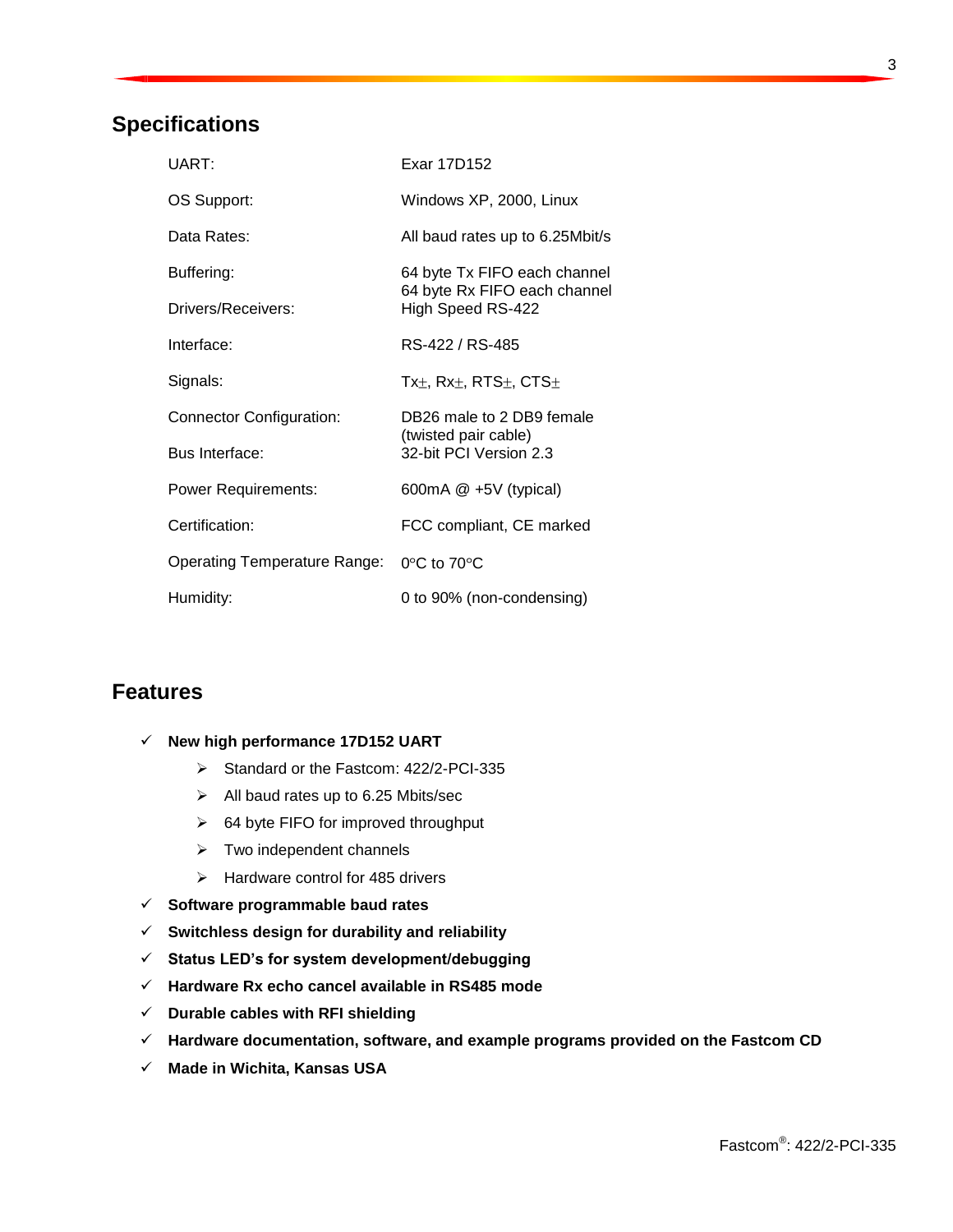## <span id="page-7-0"></span>**BOARD LAYOUT**

**Dimensions: 2.536 X 4.721 in**

**Short (MD1 length) Universal PCI.**



**Universal PCI Bus (5V & 3.3V), PCI-X compatible**

## **PACKING LIST**

Fastcom: 422/2-PCI-335 Card 422/2 Cable Assembly Fastcom CD

If an omission has been made, please call customer service at 316-636-1131 for a replacement.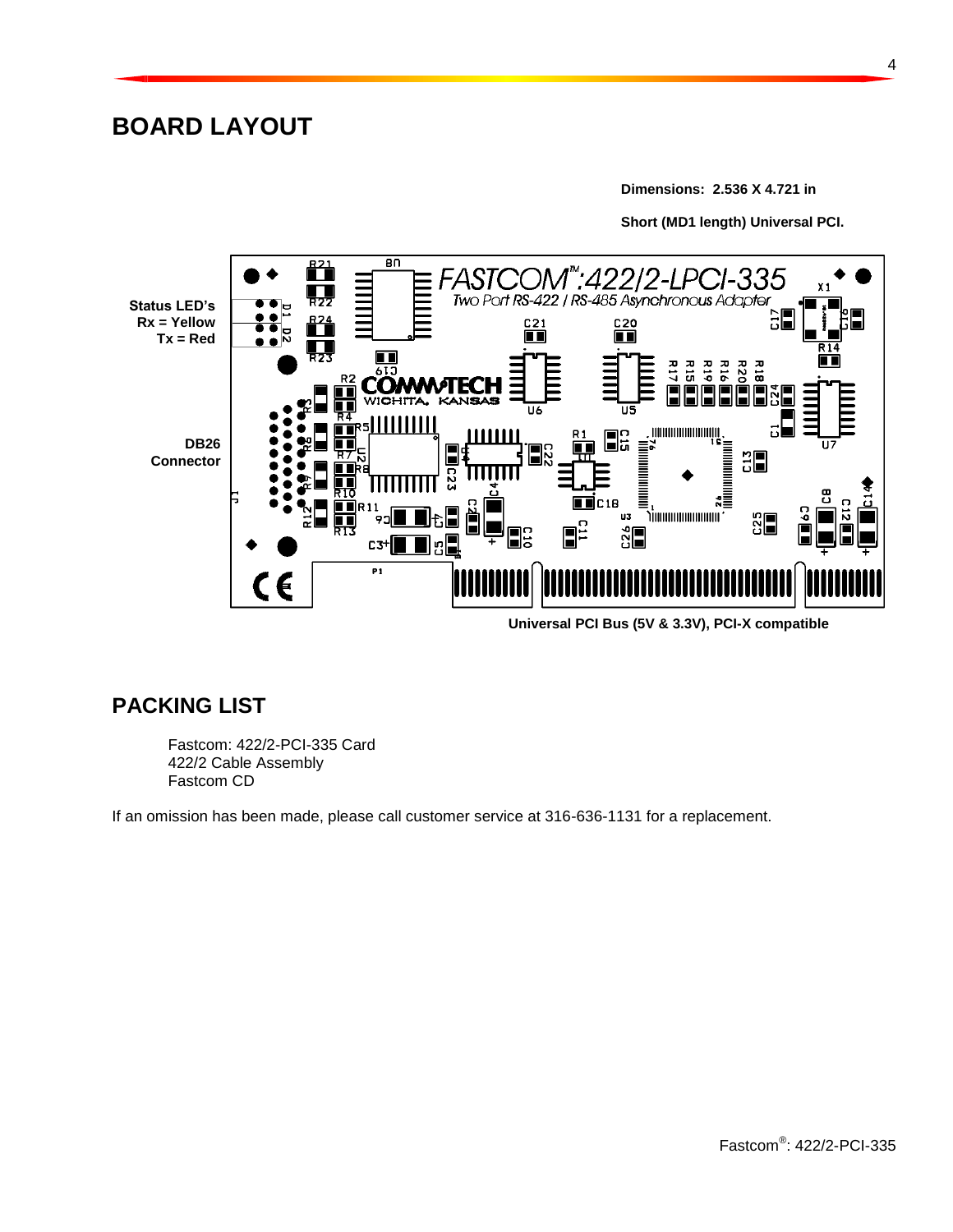## <span id="page-8-0"></span>**INSTALLATION**

#### <span id="page-8-1"></span>**Hardware Installation**

**Important: Static electricity can harm system boards. Perform service at an ESD workstation and follow proper ESD procedure to reduce the risk of damage to components. Commtech, Inc. strongly encourages you to follow proper ESD procedure, which can include wrist straps and smocks, when handling Fastcom: 422/2-PCI-335 boards.**

- 1. Turn off PC power. Disconnect the power cord.
- 2. Remove the PC case cover (if applicable).
- 3. Unpack the Fastcom: 422/2-PCI-335. Keep the box and static bag for warranty repair returns.
- 4. Select an open PCI slot in your PC.
- 5. After removing the blank bracket from your PC, install the Fastcom: 422/2-PCI-335 in the PC by pressing it firmly into the slot. Install the bracket screw to hold it firmly in place.
- 6. Re-install the cover on your PC.
- 7. Refer to Software Installation in the next section for information on installing the software for the board.

#### <span id="page-8-2"></span>**Software Installation**

- 1. [Click here](file://Accntgc/Adobe/Acrobat/2002%20Manuals/FcInstallMan.pdf) to open the Installation Manual located on your Fastcom CD. If you do not have the Fastcom CD, you can [click here](http://www.commtech-fastcom.com/Manuals/FcInstallMan.pdf) to download the installation manual from our web site.
- 2. Find Fastcom-Async-PCI-335 series cards select your operating system and follow the instructions to install the software for your board.
- 3. When you are finished, select Fastcom: 422/2-PCI-335 from the list at the end of the Fastcom-Async-PCI series section to return to this manual.

## <span id="page-8-3"></span>**TESTING THE INSTALLATION**

To fully test the installation of your Fastcom: 422/2-PCI-335, you will need to build a "loop back plug". Materials needed are a DB9 male plug, solder cup style, and two short pieces of 20 or 24 AWG stranded wire. This loop back plug can be used to test any RS-422 port. Jumper the pins together on the DB9 as illustrated below:

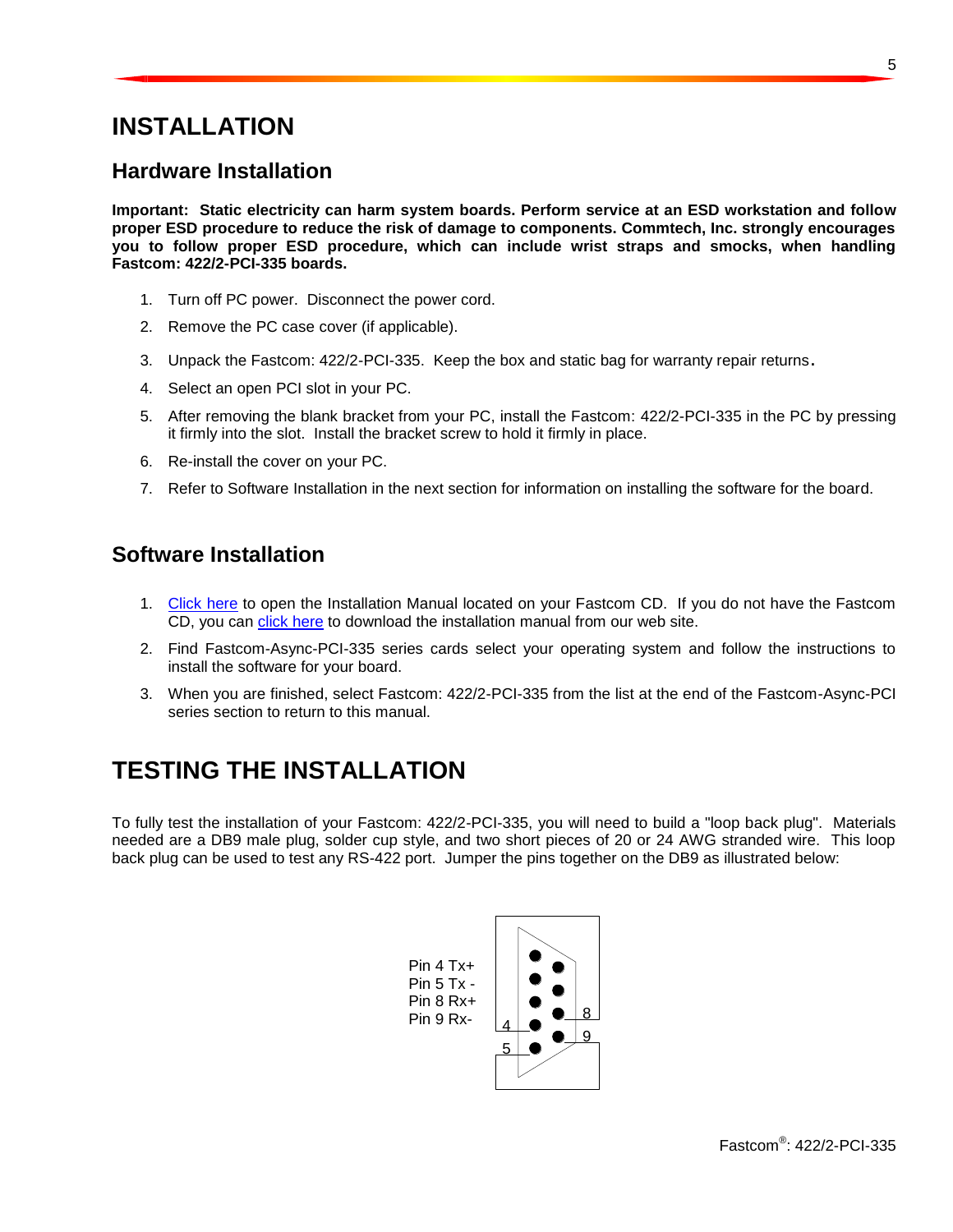## <span id="page-9-0"></span>**Testing the Fastcom Async PCI Port in Windows**

These instructions assume that you have already installed the card and have followed the installation instructions. The Device Manager should show the boards/ports that are installed, and the COM numbers assigned to those ports.

- 1. Attach the supplied 422/2 Cable Assembly to the DB26 connector. Install the loopback plug on the port to test.
- 2. Open an MS-DOS or Command prompt windows and change to the directory  $(C:\rangle > c$ d directoryname) where you saved the Fastcom software files that were either copied from the CD or downloaded from our website. Change to the examples directory, then change to the loop\_back directory.
- 3. Type:  $loop$  back X Where X is the COM port you wish to test.
- 4. This test will transmit data out of the specified COM port and receive the data on the same port, checking to see that the data is still the same.

If you get error messages during the loop\_back test, some possible reasons are:

- 1. You have an incorrect or faulty loop back plug construction or a bad connection. Verify that the wiring is correct in your plug and correct any problems you may find.
- 2. The Fastcom board did not install correctly. Open the Device Manager (Start -> Run -> devmgmt.msc -> OK). Expand the "Multiport Serial Adapter" tab and double click on the Fastcom device listed in that class. Verify that the Device Status box on the General class lists "The device is working properly."
- 3. The Fastcom ports did not install correctly. Open the Device Manager (Start -> Run -> devmgmt.msc -> OK). Expand the "Ports (COM & LPT)" class and double click on the Fastcom ports listed in that class. Verify that the Device Status box on the General tab lists "The device is working properly."
- 4. The loop back plug is not connected to the correct port/cable.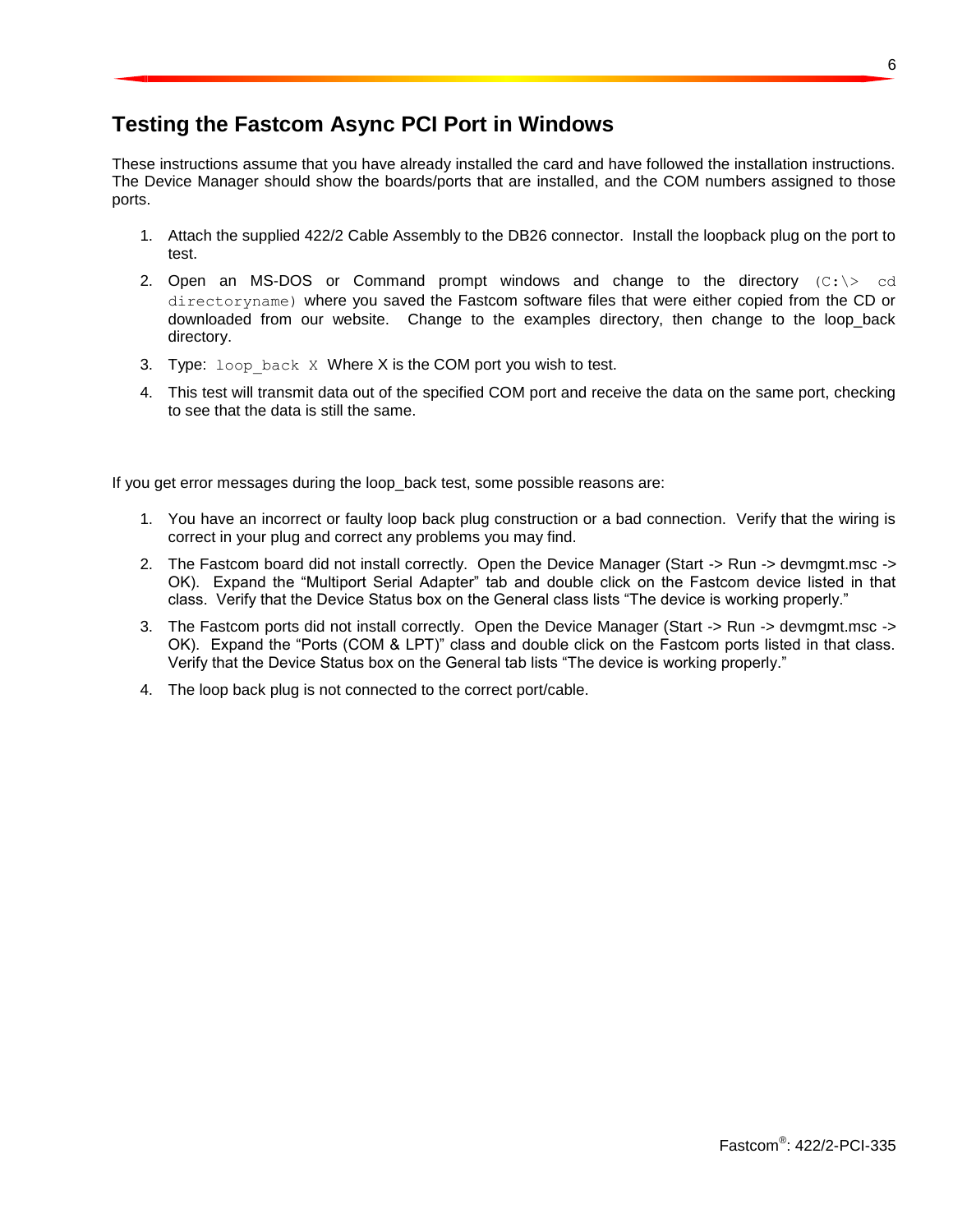## <span id="page-10-0"></span>**FASTCOM ASYNCPCI-335 SERIAL SETTINGS**

The Serial Settings property page can be found by opening the Device Manager (Start -> Run -> devmgmt.msc -> OK), expanding the "Ports (COM & LPT)" class and double clicking on one of the installed "Fastcom Async335 Communications Port" devices, and then clicking on the "Fastcom AsyncPCI-335 Serial Settings" tab.

Each port on the Fastcom board has all of the settings available to it. However there are two options that will affect all other ports on that particular Fastcom board: Clock Generator Frequency and Rx Echo Cancel. All other settings are will affect only the selected port.

Clicking on each individual setting will bring up a description of the setting in box at the top of the page. This is a slightly more detailed version of those same descriptions.

#### **Clock Generator Frequency**

The clock generator frequency divided by the sampling rate will directly determine the maximum available bit rate that you may use with the Fastcom board. It works like this: Windows must be able to divide the clock frequency by the sampling rate and then by any whole number and get to your bit rate as the answer. By default, the clock is set to 14.7456 MHz (14745600 Hz). This frequency can be divided by whole numbers to get all of the standard bit rates (i.e. 9600, 19200, 115200, etc). Minimum = 6 MHz,  $Maximum = 50 MHz$ .

For Example:

Frequency / Sampling rate (8 or 16) /  $n = bit$  rate

14,745,600 / 16 / 96 = 9600

This setting is global. Changing the clock generator frequency will affect all Fastcom ports on the board. Setting the clock for one port will set it for both ports on the same board.

#### **Rx Echo Cancel**

When configured to operate on a 485 network, the card's receive and transmit lines are tied together to make a single data line. Because of this, every time data is transmitted out of a port, it will simultaneously be received on the same port. Enabling Rx Echo Cancel will turn off the receiver during all transmits, eliminating this simultaneous echo. 485 transmit control must be enabled to use this feature. This is accomplished in hardware not software; it will not affect performance.

This setting is global. Enabling or disabling this option will affect both ports on the board.

#### **Sampling Rate**

Determines the number of times a data bit is sampled. It can be set to either 8 or 16 on a per-port basis. It is used in conjunction with clock generator frequency to determine attainable bit rates. As a general rule, if your bit rate will be less than or equal to 3.125 Mbits/sec you should use 16 times sampling. 8 times sampling should only be used if you wish to run at bit rates over 3.125 Mbits/sec.

#### **Max Baud**

This field reads the values that you have entered in the clock generator box and the sampling box and calculates the maximum bit rate possible using those settings. The formula used to calculate the maximum bit rate looks like this:

Frequency / Sampling = Maximum bit rate

Or

Frequency / Sampling rate (8 or 16) /  $1 =$  Max bit rate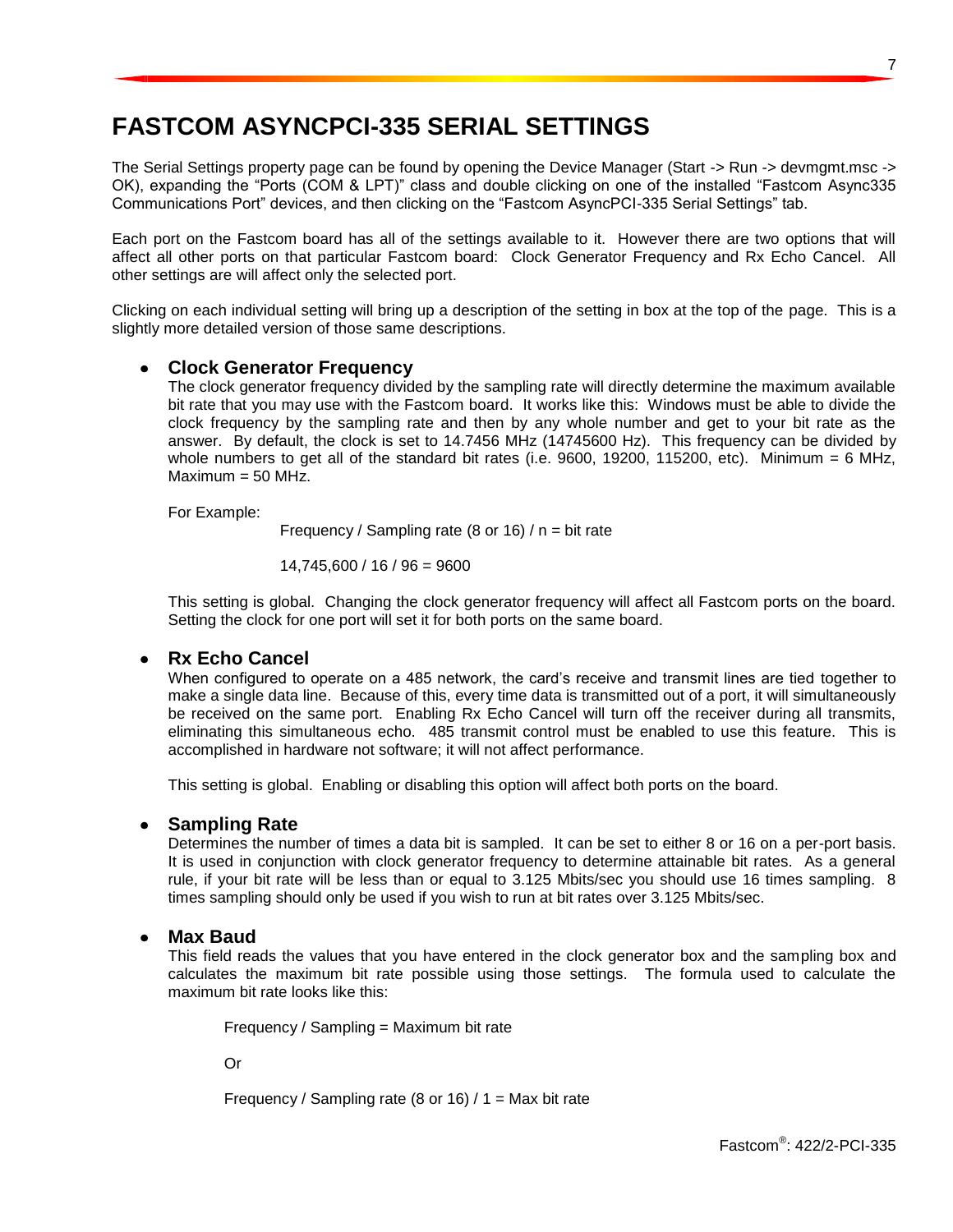#### **Hardware Auto 485**

Turns on or off hardware auto 485 direction control. It will automatically de-assert RTS following the last stop bit of the last character that has been transmitted. This setting affects only the selected port. This is accomplished in hardware not software; it will not affect performance.

#### **485 Transmit Control**

Turns on or off auto 485 transmitter enable control. The line driver will be enabled at the beginning of a transmit, and when finished transmitting the line driver will be disabled. Hardware Auto 485 must be enabled to use this feature. This setting affects only the selected port. This is accomplished in hardware not software; it will not affect performance.

#### **Rx FIFO Trigger Level<sup>1</sup>**

The Rx FIFO level generates an interrupt whenever the receive FIFO level rises above this preset trigger level (high water mark). Raising or lowering this value can help to reduce the number of interrupts generated by the Fastcom port during receives. This setting affects only the selected port. Modify this value only if necessary in your application or if the receiver is generating too many interrupts for your CPU to handle.

#### **Tx FIFO Trigger Level<sup>1</sup>**

The Tx FIFO level generates an interrupt whenever the transmit FIFO level falls below this preset trigger level (low water mark). Raising or lowering this value can help to reduce the number of interrupts generated by the Fastcom port during transmits. This setting affects only the selected port. Modify this value only if necessary in your application or if the transmitter is generating too many interrupts for your CPU to handle. Tx FIFO Trigger + Tx Write Size must not exceed 64.

#### **Tx Write Size<sup>1</sup>**

Tx Write Size is the number of bytes that get written to the Tx FIFO when the low water mark is reached. Raising or lowering this value can help to reduce the number of interrupts generated by the Fastcom port during transmits. This setting affects only the selected port. Modify this value only if necessary in your application or if the transmitter is generating too many interrupts for your CPU to handle. Tx FIFO Trigger + Tx Write Size must not exceed 64.

<sup>————————————————————&</sup>lt;br><sup>1</sup> The results of changing the Rx FIFO Trigger, Tx FIFO Trigger, and Tx Write Size will depend entirely upon the host PC. What lowers the number of interrupt requests on one PC will raise the number of interrupt requests on another PC. You will have to experiment with these values to find the settings that yield the best performance with the lowest number of interrupt requests that must be serviced by your CPU. If you do not experience problems using the card in you PC, you should leave these at their default settings.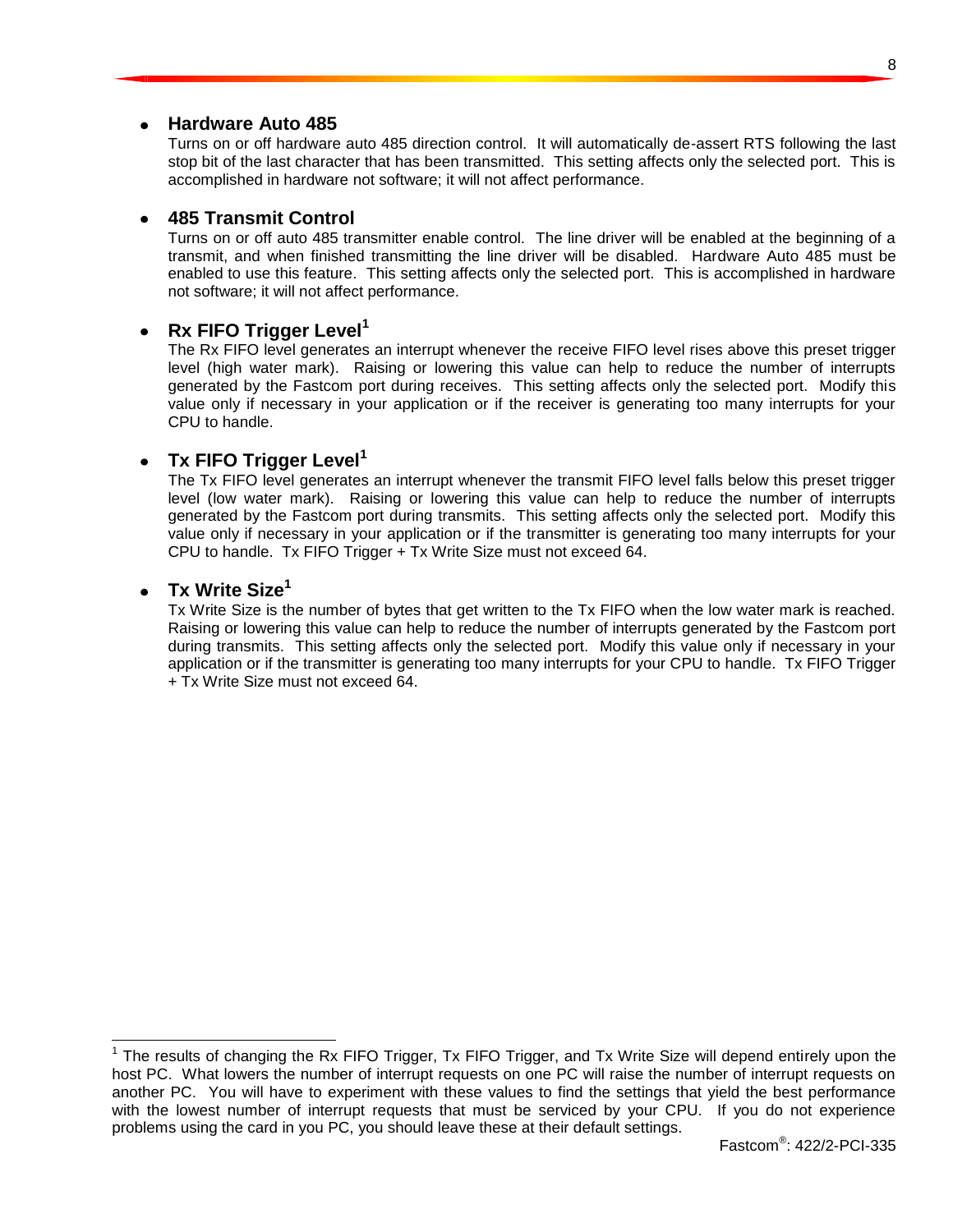## <span id="page-12-3"></span><span id="page-12-0"></span>**FASTCOM: 422/2-PCI-335 ADAPTER CABLE**

We provide access to the two channels of the FASTCOM: 422/2-PCI-335 through a shielded DB26 connector and an adapter cable (supplied with the board). The adapter cable consists of a DB26 male plug fanning out to two standard DB9 female receptacles.

## <span id="page-12-1"></span>**DB26 Pin Layout**



## <span id="page-12-2"></span>**DB9 Pin Description**

The FASTCOM: 422/2-PCI-335 features two RS-422/RS-485 channels, which are accessed through two DB9 connectors on the cable assembly.

**PIN NO.** SIGNAL NAME DIRECTION TX+ TX-RTS-GND 1 | SIGNAL GROUND (GND) | GROUND 2 READY TO SEND (RTS) + OUTPUT 3 READY TO SEND (RTS) – OUTPUT 4 TRANSMIT DATA (TX) + OUTPUT 5 | TRANSMIT DATA (TX) – | OUTPUT  $6$  CLEAR TO SEND (CTS) – INPUT  $7$  CLEAR TO SEND (CTS) + | INPUT 8 RECEIVE DATA (RX) + INPUT  $9$  RECEIVE DATA (RX) – INPUT

The following is a pin description of the DB9 connectors:



## **Cable**

We recommend using vinyl jacketed, shielded, multiple twisted pair cable (24 AWG wire) for use with the FASTCOM: 422/2-PCI-335. The following cable illustration shows how to connect two RS-422 devices. Note that disabling handshaking can eliminate the CTS/RTS lines.



Fastcom® : 422/2-PCI-335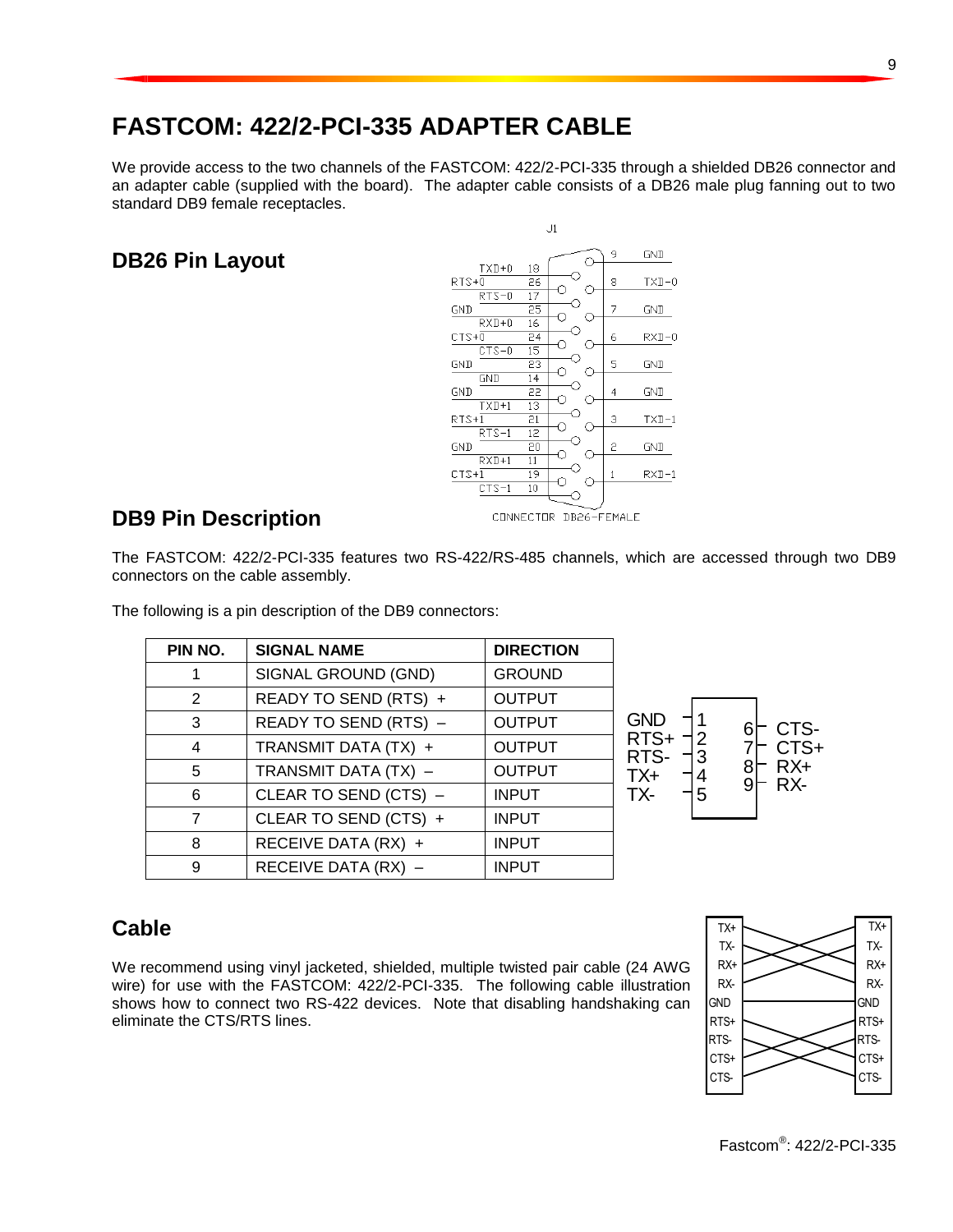## <span id="page-13-0"></span>**PROGRAMMING**

To interface with the serial ports on the Fastcom: 422/2-PCI-335 in a Windows application, your code will use the standard Win32 COM API. Documentation pertaining to how to use the Win32 API is beyond the scope of this document. For more information on using the API, refer to the "Using Communications Resources" in the MSDN.

In addition to the Win32 API, you can also use several special Fastcom specific commands that allow you to accomplish all of the options from the **Fastcom AsyncPCI-335 Serial Settings** property page. These commands as well as the custom structures used in them are defined in the fcapi.h header file.

| <b>Fastcom AsyncPCI-335 Serial Setting</b> | DeviceIOControl dwloControlCode |
|--------------------------------------------|---------------------------------|
| <b>Clock Generator Frequency</b>           | IOCTL_FASTCOM_SET_CLOCK         |
| Rx Echo Cancel                             | IOCTL_FASTCOM_SET_RXECHO        |
| Sampling Rate                              | IOCTL_FCPORT_SET_SAMPLING       |
| Hardware Auto 485                          | IOCTL_FCPORT_SET_RS485          |
| 485 Transmit Control                       | IOCTL_FCPORT_SET_485_TXEN       |
| Tx FIFO Trigger Level                      | IOCTL FCPORT SET RXTX TRIG      |
| Tx FIFO Trigger Level                      | IOCTL_FCPORT_SET_RXTX_TRIG      |
| <b>Tx Write Size</b>                       | IOCTL_FCPORT_SET_RXTX_TRIG      |

Refer to the AsyncPCI335\examples directory on the Fastcom CD or in the downloaded zip file for some example C programs that demonstrate how to use the Fastcom specific serial settings as well as give a general sense of how to use the Win32 API.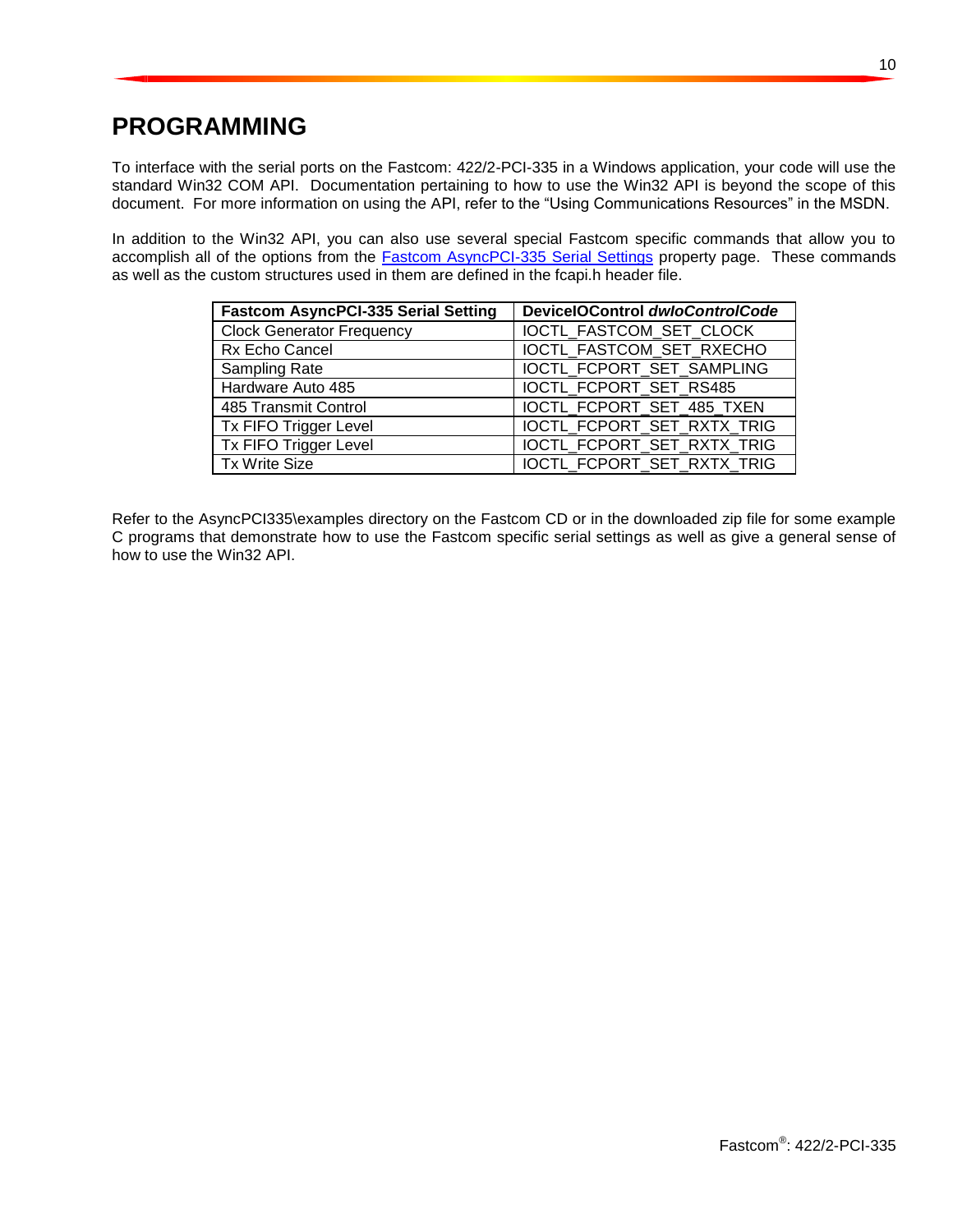## <span id="page-14-0"></span>**RS422 / RS485**

Most engineers have worked with RS-232 devices at least once in their career. If you have never worked with RS-422 or RS-485 devices, you will be pleased to know that working with the FASTCOM: 422/2-PCI-335 is not much different from working with a standard RS-232 device.

The RS-422 standard was developed to correct some of the deficiencies of RS-232. In commercial and industrial applications, RS-232 has some significant problems. First, the cable length between RS-232 devices must be short (usually less than 50 feet at 9600 baud). Second, many RS-232 errors are the result of cables picking up normal industrial electrical noises such as fluorescent lights, motors, transformers, and other EMF sources. Third, RS-232 data rates are functionally limited to 19.2K Baud. On the other hand, the newer RS-422 standard makes cable lengths up to 5000 feet possible and is highly immune to most industrial noises. Data rates are also improved -- the FASTCOM: 422/2-PCI-335 features data rates up to 6.25 Mbit/sec. These improvements were made possible by differentially driving and receiving the data as opposed to the single ended method employed by the RS-232 standard. With the RS-422 standard, the transmit signal (TX in RS-232) is a differential signal consisting of TX+ and TX-; the receive signal (RX in RS-232) consists of RX+ and RX-.

Another draw back of RS-232 is that more than two devices cannot share a single cable. This is also true of RS-422, and that's why the RS-485 standard was developed. RS-485 offers all of the benefits of RS-422 and also allows multiple units (up to 32) to share the same "twisted pair" of wires (see diagram on next page). RS-485 is often referred to as a "multi-drop" or "two-wire, half duplex" network. In order for an RS-485 system to work, only one driver (transmitter) can occupy the network at a time. This means that each station on the network must control the enabling/disabling of their drivers in order to avoid network conflicts. If two drivers engage the network at the same time, data from both will be corrupted. In RS-485 mode, the receivers are always enabled.

For a more detailed description of RS-422 and RS-485, we recommend the following references:

LINEAR AND INTERFACE CIRCUITS APPLICATIONS, Volume 2: Line Circuits, Display Drivers. By D.E. Pippenger and E. J. Tobaben. Published 1985 by Texas Instruments. ISBN-0-89512-185-9

Note: This book may be difficult to find in a bookstore. The best place to get it is directly from Texas Instruments or from one their component dealers. Publication # SLYA002.

"Driver/Receiver Family Extends Data-Link Performance", ELECTRONIC PRODUCTS, January 15, 1985. By Dale Pippenger and Joe Miller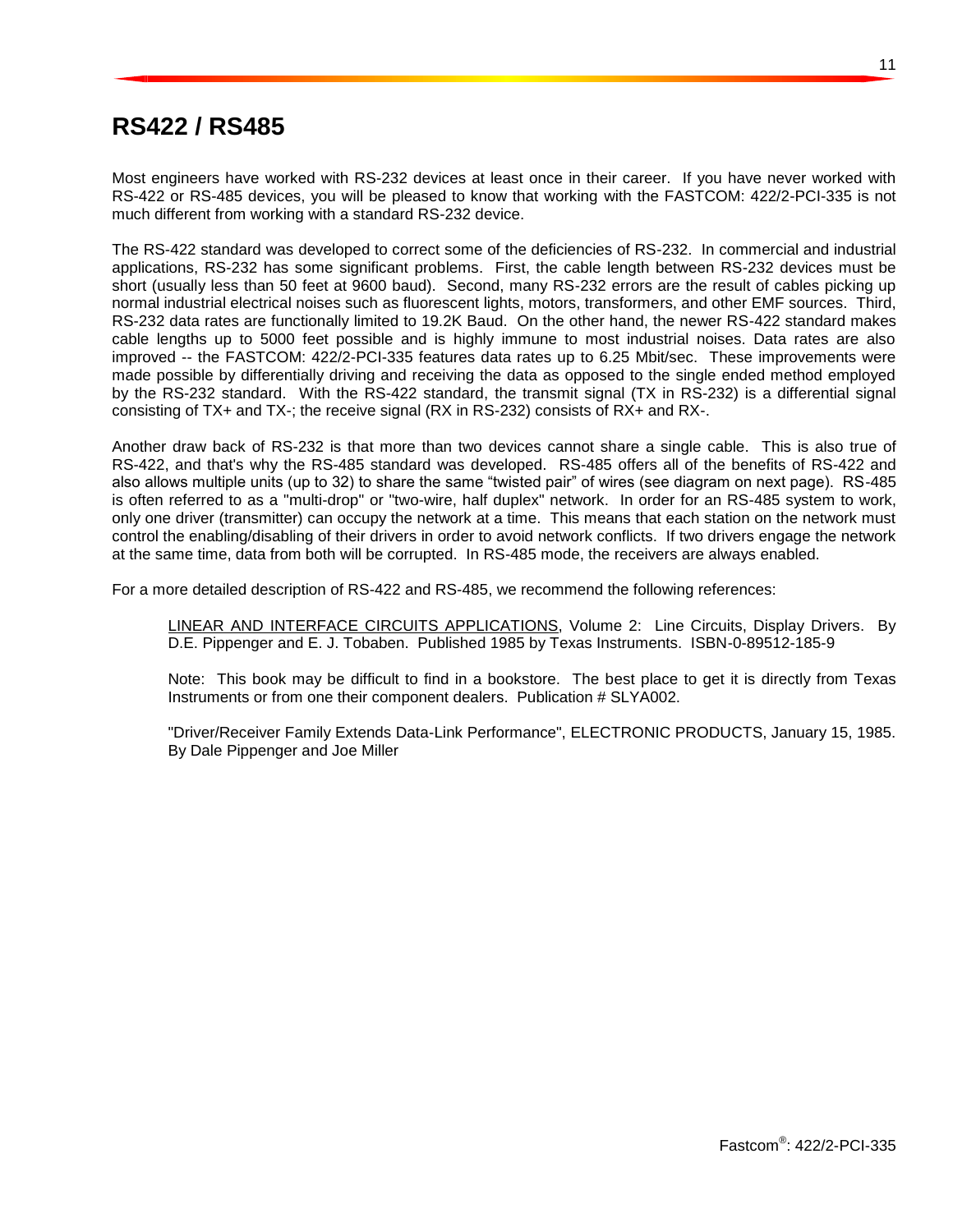### <span id="page-15-0"></span>**Termination Resistance**

In both the RS-422 and the RS-485 modes, the receiver end of the cable between two stations must be terminated with a resistor equal to the characteristic impedance of the wire. This is to prevent signal reflections in the wire and to improve noise rejection. However, **you do not need to add a terminator resistor to your cables when you use the Fastcom: 422/2-PCI-335. The termination resistance is built in.** We have installed a terminator resistor for each receiver: between RX+ and RX- and between CTS+ and CTS- for each channel.

If you are using the Fastcom: 422/2-PCI-335 in a multi-drop network, the termination resistor should be removed from all units except the first and last (see the RS-485 illustration below). Call for technical support if you need to modify the resistor. You may also order the Fastcom: 422/2-PCI-335 without the termination resistor installed (it is easier to add the resistor than to remove it). Observe the resistors in the following drawings and remember that they are built into the Fastcom: 422/2-PCI-335 (shown below):



**Typical RS-422 Installation**

R1 & R2 - Line Termination (100 ohms)



### **Typical RS-485 Installation**

R1 & R2 - Line Termination (100 ohms)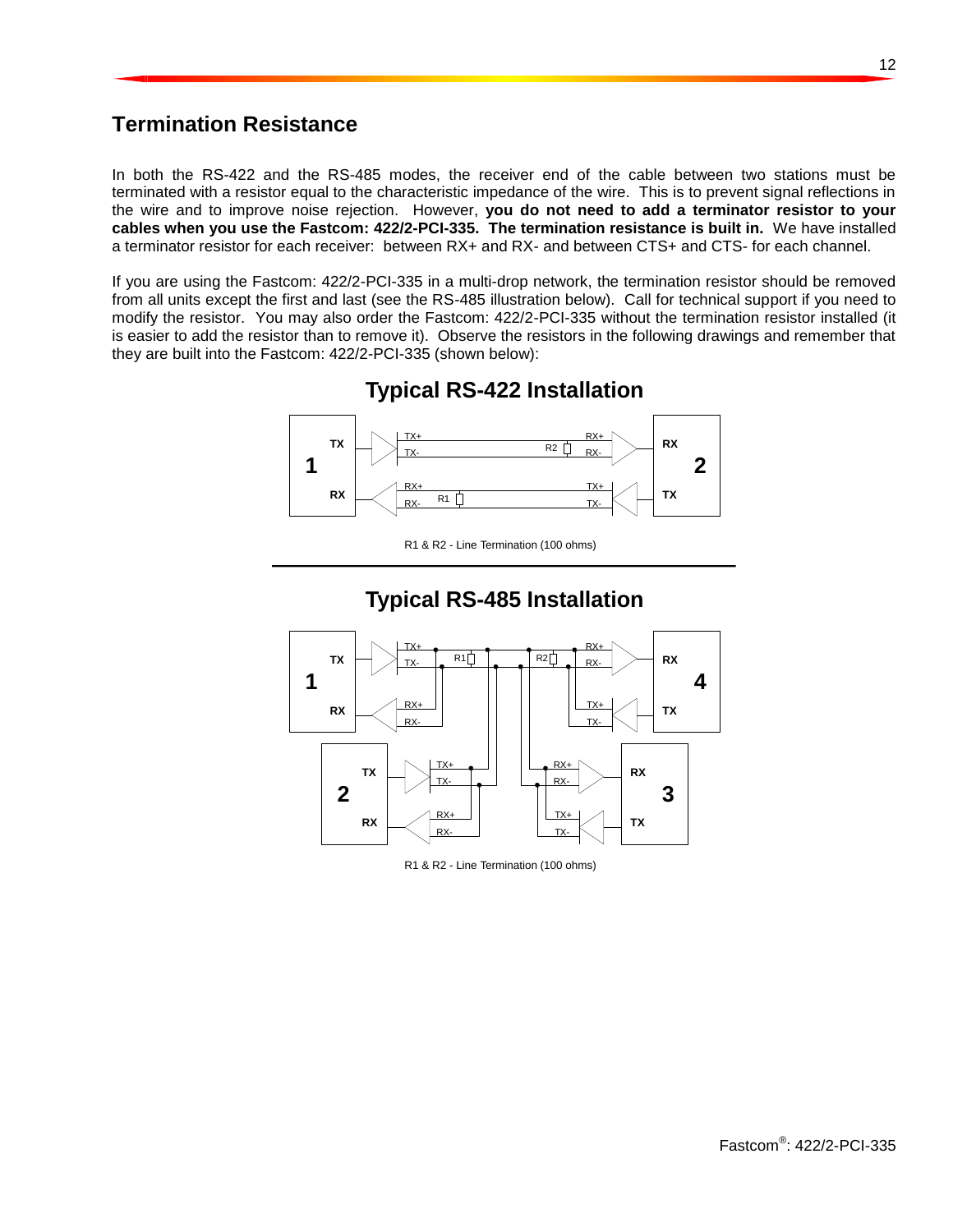#### <span id="page-16-0"></span>**RS-485 Mode**

RS-485 is often referred to as a multi-drop or two-wire, half duplex network because the drivers (transmitters) and receivers share the same two lines. In fact, up to 32 stations can share the same twisted pair. In order for an RS-485 system to work, only one driver (transmitter) can occupy the network at a time. This means that each station on the network must control the enabling/disabling of its drivers in order to avoid network conflicts. If two drivers engage the network at the same time, data from both will be corrupted. In RS-485 mode, the receivers are always enabled.

The following cable illustration shows four RS-485 Devices sharing the same twisted pair:



Note: The termination resistors from Station #2 and Station #3 have been removed.

Not all RS-422 devices feature RS-485 compatibility; only RS-485 devices can be connected to the RS-485 network.





Note that when in the RS-485 mode, you will need to externally connect TX+ to RX+ and TX- to RX-.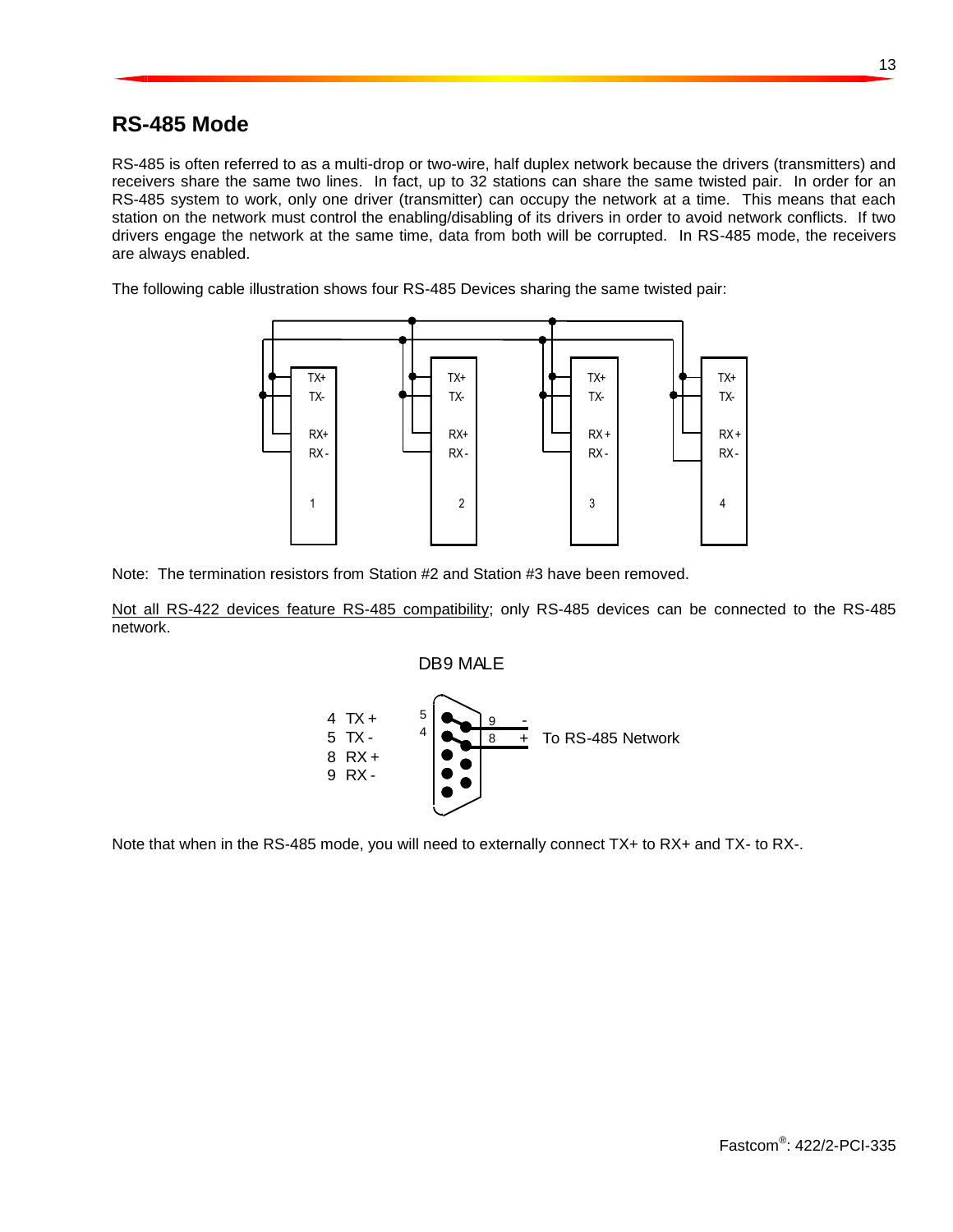## <span id="page-17-0"></span>**TECHNICAL SUPPORT**

Commtech provides extensive technical support and application suggestions. Most of the problems that occur with the FASTCOM: 422/2-PCI-335 can be corrected by double-checking the switch positions, your cables and your program. We recommend that you build the loop back plug that is described in the Programming section of this manual. With that plug, you can quickly isolate the problem to the board, cables, or software.

If you still have unresolved questions, use the following procedure to get technical support:

- 1. Call our Technical Support Staff at (316) 636-1131. They are on duty from 9:00 AM to 5:00 PM Central Time.
- 2. Ask for technical support for the FASTCOM: 422/2-PCI-335. Be ready to describe the problem, your computer system, your application, and your software.
- 3. If necessary, our staff will give you an RMA number (Return Material Authorization). Use this number on the mailing label and in all references to your board. Put the board back in its static bag and in its box. Ship the board back to us as directed.
- 4. If you prefer, you may FAX a description of the problem to us at (316) 636-1163, or we can be reached on the Internet at htt[p://www.commtech-fastcom.com/TechSupport.html](http://www.commtech-fastcom.com/TechSupport.html) or by email at [techsupport@commtech](mailto:techsupport@commtech-fastcom.com)[fastcom.com.](mailto:techsupport@commtech-fastcom.com)

#### **FASTCOM LIMITED LIFETIME WARRANTY**

Commtech's entire FASTCOM product line is covered by a limited lifetime warranty against defects in workmanship. This warranty is available only to the original purchaser and only covers defects in our workmanship. Any FASTCOM board that is returned to Commtech will, at the option of Commtech, be repaired or replaced at no charge -- except for circumstances excluded by this warranty.

A Return Materials Authorization (RMA) number must be obtained from Commtech before a return will be accepted. Please contact us via telephone or email to obtain an RMA number.

You are responsible for shipping charges when you return a FASTCOM board to Commtech. We will pay the shipping charges to send the board back to you if a defect in workmanship is found. However, if no defect in workmanship is found, or the board is not found to be defective, or the any of the following warranty exclusions occur, you will be responsible for shipping charges both ways.

#### **Warranty Exclusions**

This warranty does not cover problems or damage resulting from, but not limited to, the following:

- 1. Any modification, misuse, abuse, disassembly, misapplication, or unauthorized repair by anyone other than Commtech.
- 2. Any improper operation, including any use not in accordance with any verbal product instructions or documentation.
- 3. Connection to an improper voltage supply or ESD damage.
- 4. Any other cause not related to workmanship.

#### **Non-Warranty Repairs**

We can provide a quote for non-warranty repairs upon request.

If any Commtech product is damaged such that it cannot be repaired, you can return it to Commtech for replacement under our *Non-Repairable Replacement* policy, regardless of the cause of damage. Commtech will replace the unit at 60% of the then-current list price.

#### **Limitation of Liability**

Commtech shall not be liable for any special, incidental, indirect, or consequential damages whatsoever, including but not limited to loss of profits, revenue, or data (whether direct or indirect), or commercial loss for breach of any express or implied warranty on your product even if Commtech has been advised previously of the possibility of such damages. Commtech does not warrant that its products will work in every system or every system configuration. We do not warrant that our products will be suitable for your application. If you are dissatisfied with our product, contact customer service to arrange for a return of our product and refund of your money. Commtech's liability, in any case, is limited to the original product purchase price and is available to the original customer only.